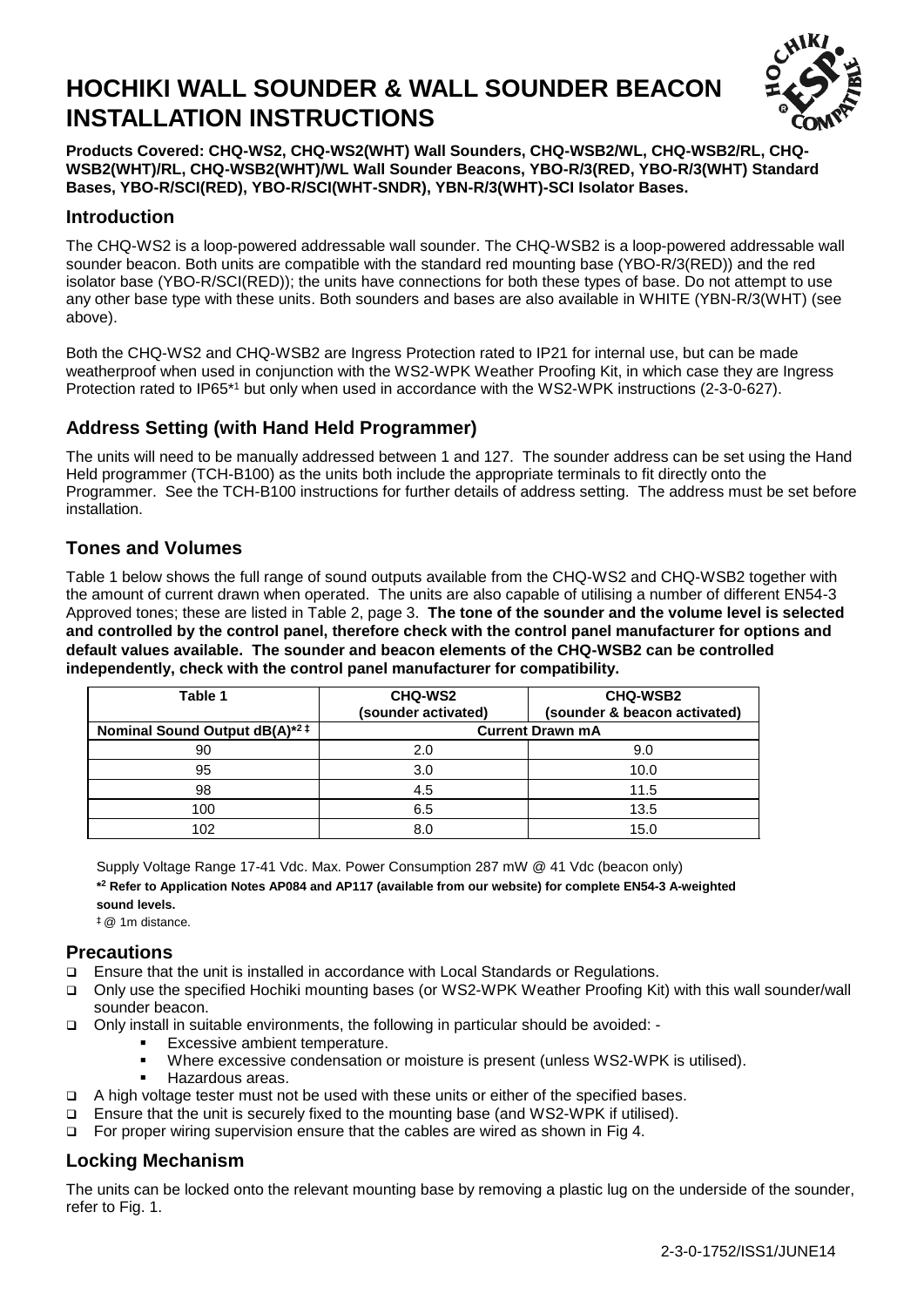**\* <sup>1</sup> This product has only been approved to IP33 by LPCB**

The unit can then only be removed from the base by using a special removal tool, TSE-SRT, which is available from Hochiki Europe (UK) Ltd.

#### **Installation**

Both the CHQ-WS2 wall sounder and the CHQ-WSB2 Wall Sounder Beacon are designed to be mounted directly onto the Red Standard Mounting Base (YBO-R/3(RED)) or the Red Short-Circuit Isolator Mounting Base (YBO-R/SCI(RED)) or YBN-R/3(WHT)-SCI in the same method as a Sensor (see Fig. 2). The terminals on the mounting base hold the units in place.

Fix the mounting base to the required surface using appropriate fixings. For correct wiring of the each base type, refer to Fig. 4.

When installing either of these units in exterior locations use the WS2-WPK Weather Proofing Kit. The kit consists of a weatherproof back box and two gaskets, which must be used in conjunction with either mounting base to maintain the IP rating (see Fig. 3). For further information, refer to the WS2-WPK Weather Proofing Kit instructions (2-3-0-627).

#### **Wiring**

Please refer to Fig. 4 for wiring the Red Standard Mounting Base (YBO-R/3(RED)) and the Red Short-Circuit Isolator Mounting Base (YBO-R/SCI(RED)):

Key: A: Loop (+) B: Loop (-) C: Cable Screen



YBO-R/3, YBO-R/SCI & YBN-R/3(WHT)-SCI (Refer to separate instructions no. 2-3-0-1499 for YBN-R/3(WHT)-SCI wiring)





| CHQ-WS2<br>CHQ-WS2(WHT)<br>CHQ-WS2(HFP)                                    | 0832-CPD-0455      | 09 | EN54-3 Alarm Devices - Sounder EN54-23                                                    |
|----------------------------------------------------------------------------|--------------------|----|-------------------------------------------------------------------------------------------|
| CHQ-WSB2/WL<br>CHQ-WSB2(WHT)/WL<br>CHQ-WSB2/WL-HFP<br>CHQ-WSB2(WHT)/WL-HFP | 0832-CPR-F02562/14 | 14 | EN54-3 Alarm Devices - Sounder EN54-23<br>Fire Alarm Devices - Visual Alarm Device (VAD)  |
| CHQ-WSB2/RL<br>CHQ-WSB2(WHT)/RL<br>CHQ-WSB2/RL-HFP<br>CHQ-WSB2(WHT)/RL-HFP | 0832-CPR-F0563/14  | 14 | EN54-3 Alarm Devices - Sounder, EN54-23<br>Fire Alarm Devices - Visual Alarm Device (VAD) |

'For information on essential characteristics please refer to the relevant Declaration of Performance available at www.hochikieurope.com'

Remove tab carefully using a pair of pliers.

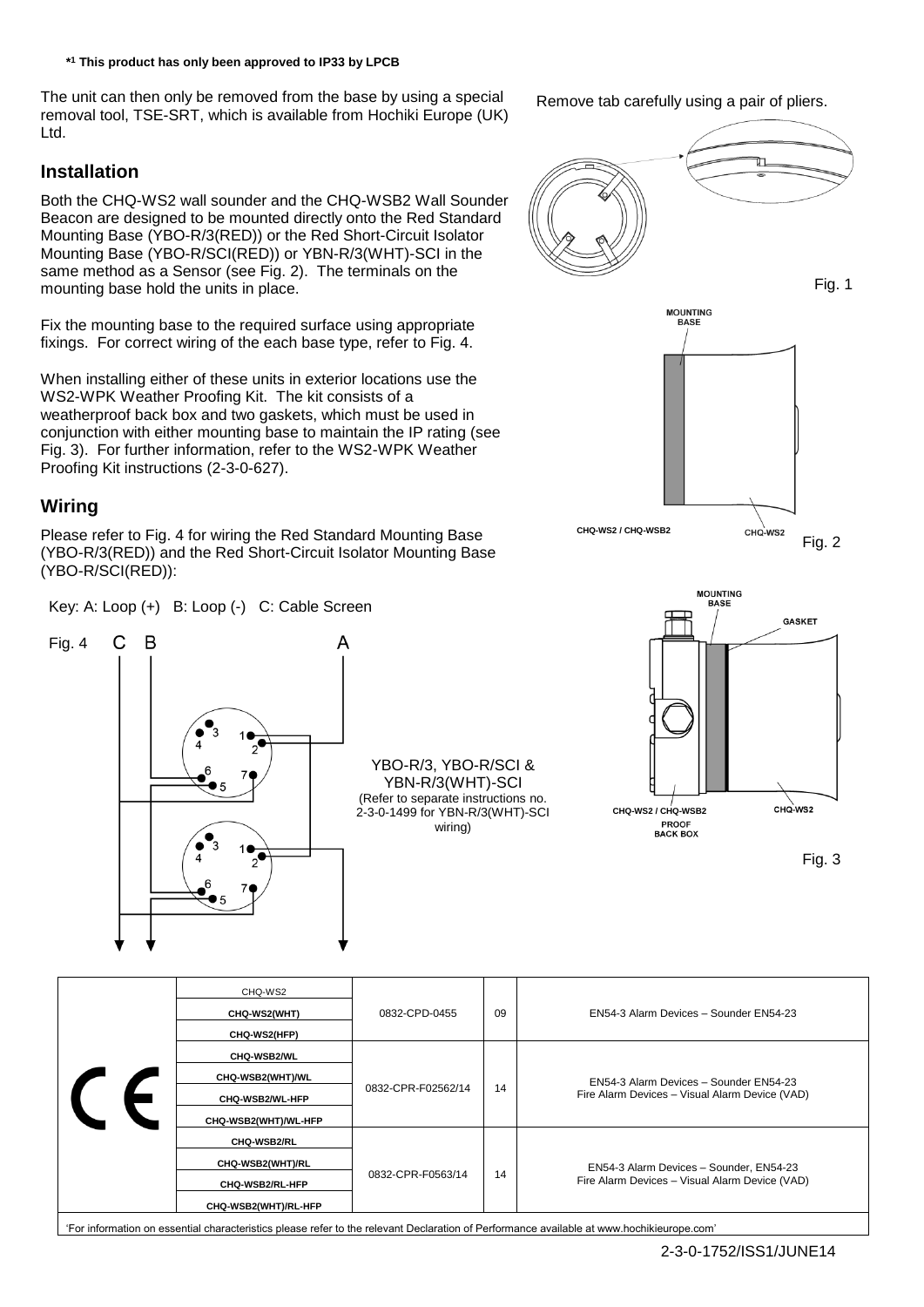## **CHQ-WS2 Operating Voltage 17 ~ 41 Vd.c.**

| Table 2                      |                                                   |                           |                              |                                                  |                           |  |  |  |
|------------------------------|---------------------------------------------------|---------------------------|------------------------------|--------------------------------------------------|---------------------------|--|--|--|
| <b>Tone</b><br><b>Number</b> | <b>Tone</b><br><b>Description</b>                 | Graphic<br>Representation | <b>Tone</b><br><b>Number</b> | <b>Tone</b><br><b>Description</b>                | Graphic<br>Representation |  |  |  |
| 0                            | Sounder Off                                       |                           | 19                           | 800 Hz: 250 ms<br>970 Hz: 250 ms                 |                           |  |  |  |
| 1                            | 925 Hz: 250 ms<br>628 Hz: 250 ms                  |                           | 20                           | 2850 Hz Continuous                               |                           |  |  |  |
| $\mathbf{2}$                 | 925 Hz Continuous                                 |                           | 21                           | 2400 Hz: 250 ms<br>2850 Hz: 250 ms               |                           |  |  |  |
| 3                            | 628 Hz Continuous                                 |                           | 22                           | 800 Hz: 500 ms<br>970 Hz: 500 ms                 |                           |  |  |  |
| 4                            | (French)<br>554 Hz: 100 ms<br>440 Hz: 400 ms      |                           | 23                           | 2850 Hz: 500 ms<br>Off: 500 ms                   |                           |  |  |  |
| 5                            | (Swedish)<br>660 Hz: 150 ms<br>Off: 150 ms        |                           | 24                           | 925 Hz: 250 ms<br>Off: 1000 ms                   |                           |  |  |  |
| 6                            | 925 Hz: 150 ms<br>Off: 600 ms                     |                           | 25                           | 970 Hz Continuous                                |                           |  |  |  |
| $\overline{7}$               | 670 Hz: 250 ms<br>845 Hz: 370 ms                  |                           | 26                           | 660 Hz: 1800 ms<br>Off: 1800 ms                  |                           |  |  |  |
| 8                            | Whoop<br>500 Hz - 1200 Hz 3000 ms<br>Off: 500 ms  |                           | 27                           | 660 Hz: 6500 ms<br>Off: 13000 ms                 |                           |  |  |  |
| 9                            | 1200 Hz: 500 ms<br>500 Hz: 500 ms                 |                           | 28                           | 660 Hz Continuous                                |                           |  |  |  |
| 10                           | 970 Hz: 500 ms<br>Off: 500 ms                     |                           | 29                           | 554 Hz: 500 ms<br>440 Hz: 500 ms                 |                           |  |  |  |
| 11                           | Sweep<br>800 Hz - 970 Hz<br>over 140 ms (7 Hz)    |                           | 30                           | 660 Hz: 500 ms<br>Off: 500 ms                    |                           |  |  |  |
| 12                           | Sweep<br>800 Hz - 970 Hz<br>over 1000 ms (1 Hz)   |                           | 31                           | 2850 Hz: 150 ms<br>Off: 100 ms                   |                           |  |  |  |
| 13                           | Sweep<br>800 Hz - 970 Hz<br>over 20 ms (50 Hz)    |                           | 32                           | Sweep<br>2400 Hz - 2850 Hz<br>over 20 ms (50 Hz) |                           |  |  |  |
| 14                           | Sweep<br>2400 Hz - 2850 Hz<br>over 140 ms (7 Hz)  |                           | 33                           | Sweep<br>800 Hz - 970 Hz<br>over 500 ms (2 Hz)   |                           |  |  |  |
| 15                           | Sweep<br>2400 Hz - 2850 Hz<br>over 1000 ms (1 Hz) |                           | 34                           | 988 Hz: 250 ms<br>645 Hz: 250 ms                 |                           |  |  |  |
| 16                           | Sweep<br>300 Hz - 1200 Hz<br>over 1000 ms (1 Hz)  |                           | 35                           | 510 Hz: 250 ms<br>610 Hz: 250 ms                 |                           |  |  |  |
| 17                           | ISO8201: 970 Hz: 500 ms                           |                           | 36                           | Sweep<br>800 Hz - 970 Hz<br>over 110 ms (9 Hz)   |                           |  |  |  |
| 18                           | ISO8201: 2850 Hz: 500<br>ms                       |                           | 37                           | Sweep<br>800 Hz - 970 Hz<br>over 330 ms (3 Hz)   |                           |  |  |  |